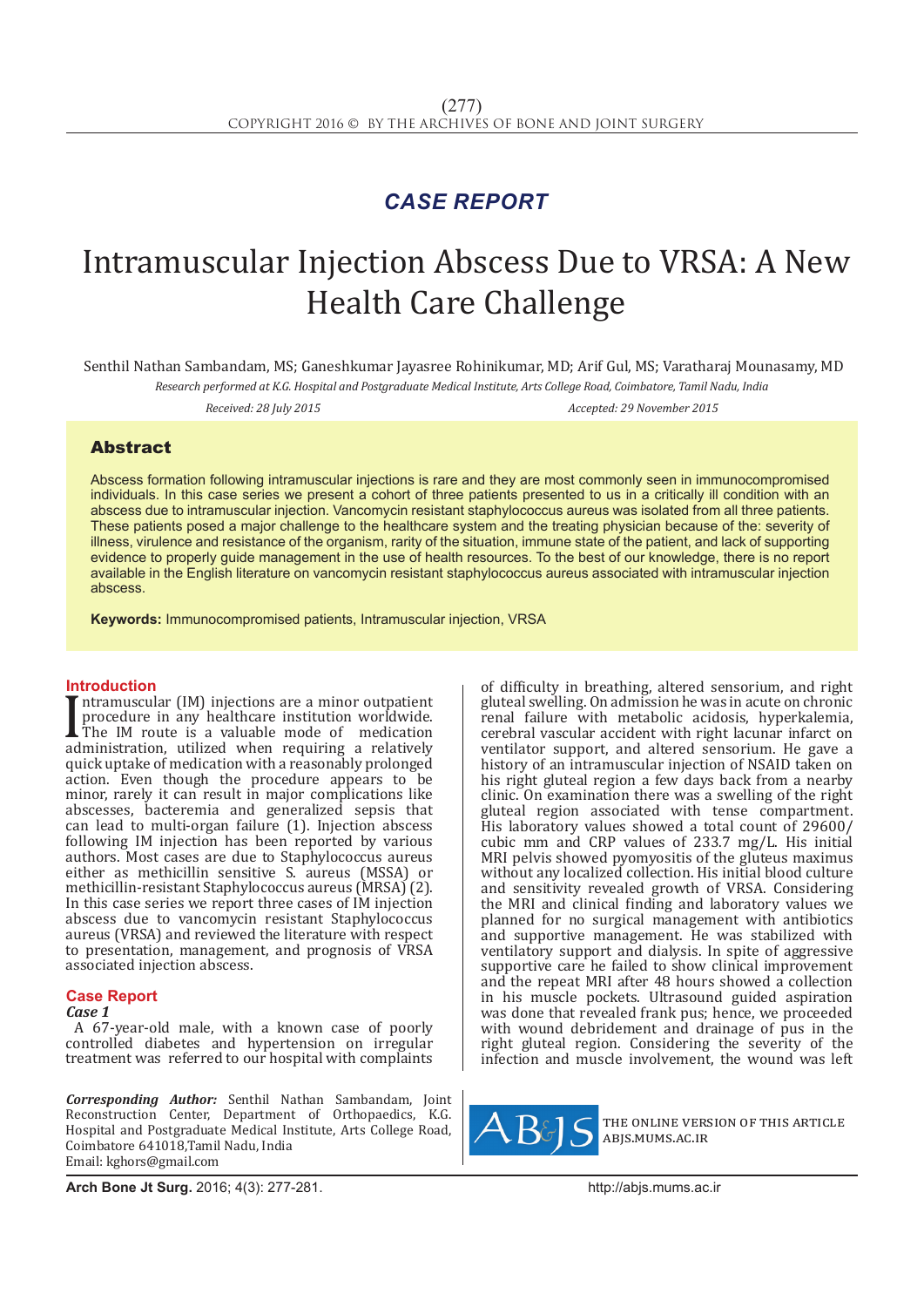THE ARCHIVES OF BONE AND JOINT SURGERY. ABJS.MUMS.AC.IR VOLUME 4. NUMBER 3. JULY 2016

open. Subsequently he underwent multiple surgical debridements under anesthesia and placed on wound VAC dressing. He also had gangrene of the distal phalanx of the  $4<sup>th</sup>$  finger of the left hand for which amputation of the distal phalanx done. The patient showed signs of improvement with the use of linezolid injections that were started according to culture and sensitivity reports. After 60 days of hospitalization, multiple debridement, and VAC therapy the patient improved clinically and was discharged. At the time of discharge his wound was clean and granulated, CRP was near normal, WBC count was normal, renal function was stabilized, his finger wound healed, he was ambulating with a walker, and was on normal oral diet [Figure 1, 2, 3, 4].

#### *Case 2*

A 69-year-old male, with a known case of diabetes mellitus, hypertension, coronary artery disease, and dyslipidemia on regular medication was admitted with complaints of left hip pain that radiated to the entire left lower limb since 1.5 months ago. Pain was acute at onset and gradually progressive. There was no weakness or numbness of the lower limbs. He attributed the entire event after an intramuscular injection given to the left gluteal region. On examination he had antalgic gait and tenderness over the left greater trochanter and along the anterior aspect of his left thigh. His range of movements were: 1) flexion: 120 degree, 2) abduction: 20 degree, and 3) internal and external rotation: 30 degree. There was no calf muscle tenderness and no neurovascular deficits. His laboratory values showed a total count of 15700/ cubic mm and CRP values of 81.9 mg/L. MRI showed a collection in the gluteal region and around the posterolateral corner of the greater trochanter extending into the proximal thigh. Diagnostic aspiration revealed frank pus and initial pus culture, and sensitivity revealed growth of VRSA. Under general anesthesia, the gluteal regions and upper thigh were exposed by two separate incisions



and pus was drained and thorough debridement of the necrosed deep fascia, tensor fascia lata, and vastus lateralis was carried out. Tissues and pus were sent for microbiological and histopathological analysis. The wound was kept open and dressing daily. After repeated dressing, the wound granulated and secondary closure of the wound was done. After 20 days of hospitalization and intravenous antibiotics he improved clinically and was discharged. At the time of discharge his wound was clean and dry, CRP was near normal, WBC count was normal, the patient was ambulating with a walker, and was on a normal oral diet.

#### *Case 3*

This 40-year-old male patient is a known case of chronic kidney disease and hypertension and he was on regular haemodialysis awaiting renal transplant. He was admitted with complaints of acute pain in the right shoulder of three-days duration associated with swelling and he also had difficulty in using his right shoulder since then. Pain was sudden at onset, continuous, and moderate to severe in intensity and it was aggravated on activity. In addition, he had severe night and rest pain. He also gave a history of intramuscular injection of Iron in the right deltoid region 2 weeks previously, which was administered in a local clinic. On examination there was a globular swelling in the lateral aspect of the right arm extending up to the scapular region. There was a local rise of temperature and tenderness over the swelling, painful restriction of the right shoulder movements, but no neurovascular deficits. The MRI scan of the right shoulder showed pyomyositis of the posterior belly of the right deltoid muscle with central abscess formation (dimension: 5 cm x



**Figure 1. Case 1 gluteal abscess - pre operative MRI- axial view. Figure 2. Case 1 gluteal abscess - pre operative MRI- coronal view.**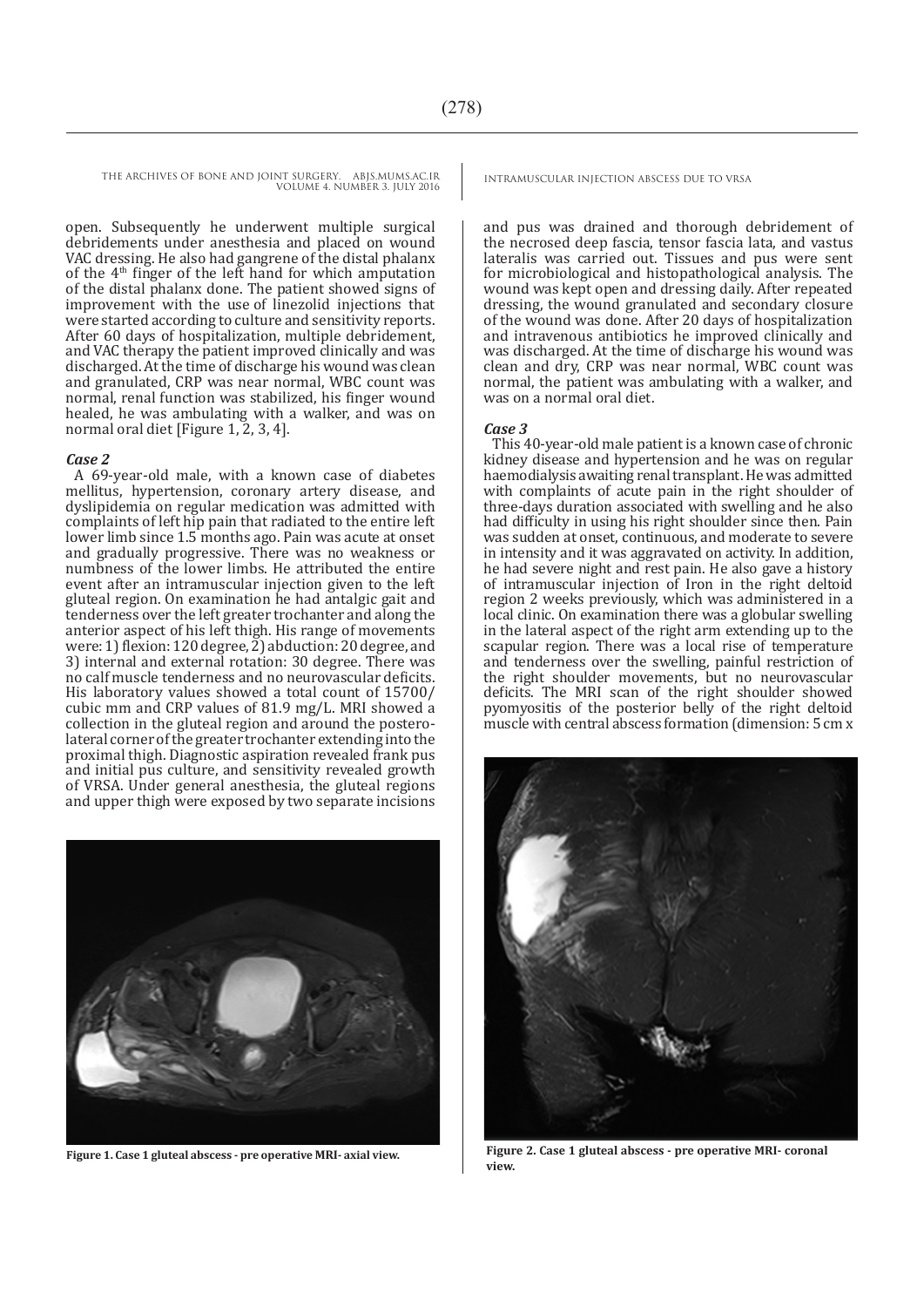

**Figure 3. Case 1 gluteal abscess - intraoperative appearance of deep muscle.**

1.2 cm x 1.2 cm) with extensive fascial, subcutaneous and muscular inflammation with no evidence of extension to the shoulder joint cavity. His initial aspiration revealed frank pus with the growth of VRSA on the culture and sensitivity, and he was started on linezolid injections (600 mg) twice daily as per the report. Under anesthesia an incision was made over the most fluctuant point and



**Figure 5. Case 3 deltoid abscess - pre operative MRI- axial view.**

THE ARCHIVES OF BONE AND JOINT SURGERY. ABJS.MUMS.AC.IR VOLUME 4. NUMBER 3. JULY 2016



**Figure 4. Case 1 gluteal abscess - intraoperative appearance of superficial muscle.**

frank pus was drained. Exploration of the posterior belly of the deltoid muscle was done meticulously and 40 ml of pus was drained. Tissues and the drained pus were sent for microbiological and histo-pathological analysis. The wound was left open and packed with saline gauze and pad, and protected using iodine-impregnated incision



**Figure 6. Case 3 deltoid abscess - pre operative MRI- coronal view.**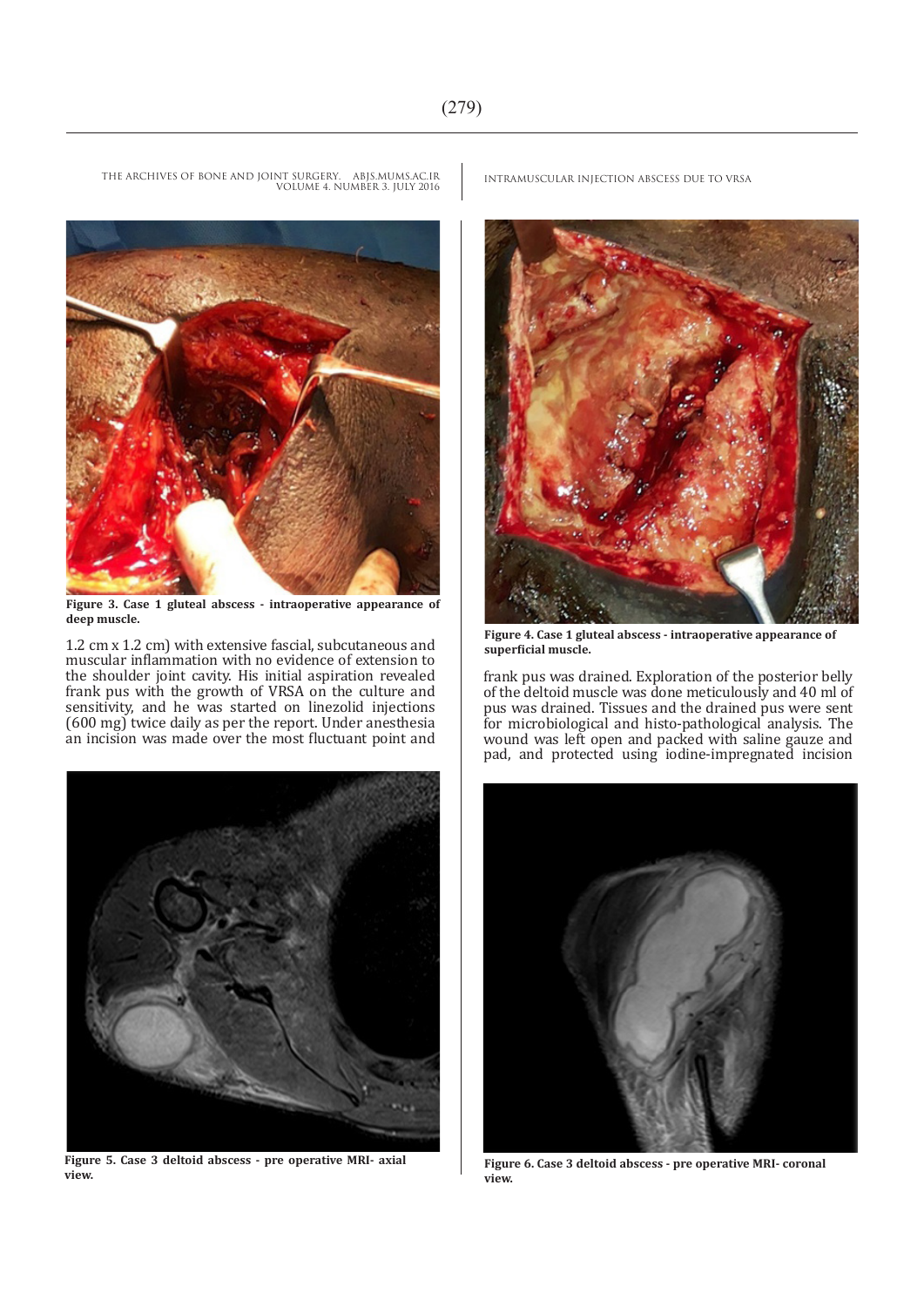THE ARCHIVES OF BONE AND JOINT SURGERY. ABJS.MUMS.AC.IR VOLUME 4. NUMBER 3. JULY 2016

| Table 1. Summary of Patient S Details |     |                 |                    |                                 |                                                          |                |
|---------------------------------------|-----|-----------------|--------------------|---------------------------------|----------------------------------------------------------|----------------|
| Case No.                              | Age | Immune status   | <b>Initial CRP</b> | Time taken for CRP to normalize | Treatment                                                | <b>Outcome</b> |
|                                       | 67  | <b>Diabetic</b> | 233.7              | 60 days                         | IV antibiotics x 6 weeks and then<br>orally, Debridement | good           |
| 2                                     | 69  | <b>Diabetic</b> | 86.5               | 20                              | IV antibiotics x 3 weeks and then<br>orally, Debridement | good           |
| 3                                     | 40  | Anemia with CKD | 134.3              | 42                              | IV antibiotics x 6 weeks and then<br>orally, Debridement | good           |

drape (LOBAN) dressing. Subsequently the wound healed well and secondary closure was done. At the time of discharge his wound was clean and dry, CRP was near normal, and WBC count was normal [Figure 5, 6; Table 1].

#### **Discussion**

Intramuscular injections can lead to local infectious complications, such as abscesses, skin necrosis, or intra-articular infections. It can rarely progress to generalized sepsis and multi-organ failure (1). All three of our patients were immunocompromised, two of them had uncontrolled diabetes and the third patient had chronic renal failure. The first patient was in sepsis and multi organ failure that took nearly 30 days of intensive care treatment and multiple surgical debridements to normalize his clinical condition. The second case was in sepsis and multisystem complications were prevented<br>by appropriate empirical treatment (linezolid), appropriate empirical treatment early surgical intervention and multidisciplinary management. The third case came to us in the early stages of bacteremia, so with appropriate management we were able to prevent sepsis. Such serious infections are more likely to occur in immuno-compromised patients, but have also been described in immune-competent persons. A study from Iraq revealed 60% of gluteal abscesses following IM injections were associated with co-morbidities like diabetes mellitus, anemia, jaundice, malignancy, and chronic steroid (3).

According to the Boston collaborative drug surveillance program in 1978, 46% of the hospitalized patients received at least one IM injection during their stay and among them only 0.4% (48 of 12134 patients) developed one of the following complications: abscess, indurations, hematoma and bleeding. The most common complication among them was abscess formation. The bacteriological cultures revealed that 66% of cases were monomicrobial, 9% poly microbial, and among them 33% were S. aureus (4). Staphylococcus aureus is one of the most common causes of pyogenic skin and soft tissue infections (1,5). According to our study, all three organisms were VRSA It was in 1996 that the first clinical isolation of S. aureus with reduced susceptibility to vancomycin was reported in Japan and one year later the first documented case of infection by VRSA in a patient from United States (6.7) Vancomycin resistant Stanhylococcus aureus  $(6,7)$ . Vancomycin resistant Staphylococcus is an emerging threat that was isolated in the late nineties due to pre-existing MRSA infections, irrational use of glycopeptides antibiotics, uncontrolled use in agriculture, animal husbandry and fisheries and delays in removing the hemodialysis catheter (8, 9,10,11). We could not find any literature with VRSA as the causative organism for intramuscular injection abscess.

In our patients we liberally used CRP for monitoring responses to treatment and to ascertain the prognosis of our cases. A study from Belgium showed that CRP levels are a good early marker of morbidity and mortality in critically ill patients (12). In our experience CRP values in association with total white cell count and ESR were very useful in diagnosis, prognosis, and treatment of these cases. The initial CRP value correlates with the severity of the infection, the duration of IV antibiotics, and the hospital stay.

In our study all of them had a similar pattern in culture and sensitivity studies, which showed sensitivity to linezolid. Linezolid was effective and well tolerated in patients with vancomycin resistant S. aureus infection (13,14).

In our experience all the three patients improved clinically with linezolid. After the second patient we added linezolid injection as a part of our hospital antibiotic protocol as an empirical treatment for abscesses especially in immunocompromised patients. Hence, we could prevent the third patient from going to sepsis and avoided longer hospitalization. All our patients underwent repeated radical surgical debridement until we had clinical improvement. We also believe that a tissue diagnosis before starting an empirical antibiotic is extremely important to achieve a better outcome. Vacuum assisted closure is a very effective mode of treatment for large defects after a thorough wound debridement. The VAC therapy works on the basic principles of removal of fluid and mechanical deformation (15).

 According to a study by Rossi and Conen in 1995 they reported six cases of S. aureus sepsis following required surgical debridement and antibiotic treatment (16).

Another recent case report in 2009 also showed the importance of prompt surgical management and intravenous antibiotics in managing sepsis following intramuscular abscesses (1). We also had a similar experience with all our three cases. In our opinion, once we have an accessible site of abscess it is better to drain it as soon as possible. However, if the site is deep with no sizeable collection and cannot be accessed easily, we may consider appropriate empirical antibiotics for 48- 72 hours, and if there is no clinical improvement and CRP continues to raise we would proceed with radical